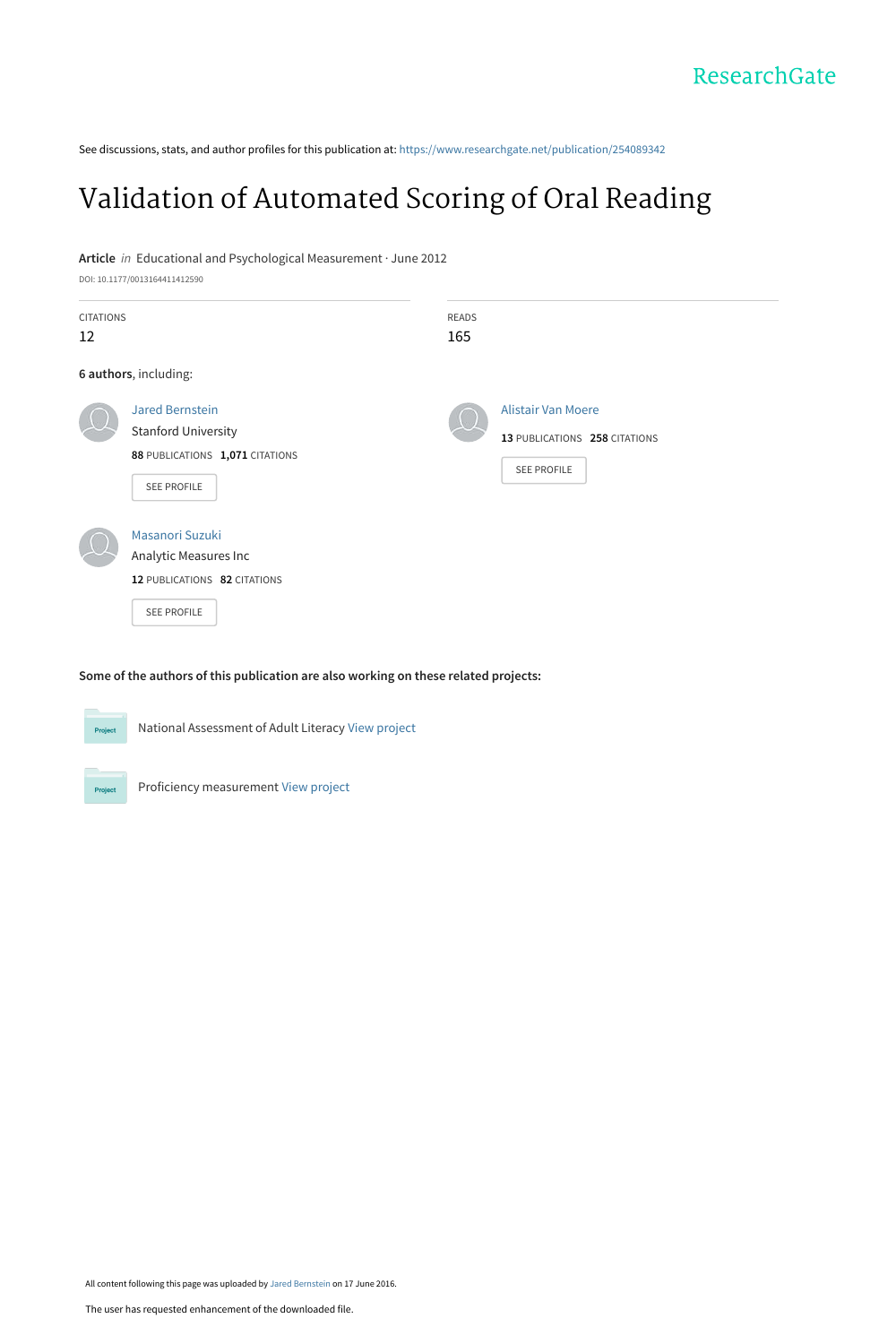# **Validation of Automated Scoring of Oral Reading**

Educational and Psychological Measurement 72(3) 435–452 © The Author(s) 2012 Reprints and permission: sagepub.com/journalsPermissions.nav DOI: 10.1177/0013164411412590 http://epm.sagepub.com



**J**ennifer Balogh<sup>I</sup>, Jared Bernstein<sup>I</sup>, **Jian Cheng1 , Alistair Van Moere1 , Brent Townshend<sup>1</sup>, and Masanori Suzuki<sup>1</sup>** 

## **Abstract**

A two-part experiment is presented that validates a new measurement tool for scoring oral reading ability. Data collected by the U.S. government in a large-scale literacy assessment of adults were analyzed by a system called VersaReader that uses automatic speech recognition and speech processing technologies to score oral reading fluency. In the first part of the experiment, human raters rated oral reading performances to establish a criterion measure for comparisons with the machine scores. The goal was to measure the reliability of ratings from human raters and to determine whether or not the human raters biased their ratings in favor of or against three groups of readers: Spanish speakers, African Americans, and all other native English speakers. The result of the experiment showed that ratings from skilled human raters were extremely reliable. In addition, there was no observed scoring bias for human raters. The second part of the experiment was designed to compare the criterion human ratings with scores generated by VersaReader. Correlations between VersaReader scores and human ratings approached unity. Using G-Theory, the results showed that machine scores were almost identical to scores from human raters*.* Finally, the results revealed no bias in the machine scores. Implications for large-scale assessments are discussed.

## **Keywords**

automated scoring, oral reading fluency, speech recognition

**Corresponding Author:** Alistair Van Moere, Pearson, Knowledge Technologies Group, 299 S. California Avenue, Suite 300, Palo Alto, CA 94306, USA Email: Alistair.VanMoere@pearsonkt.com

<sup>&</sup>lt;sup>1</sup> Pearson, Knowledge Technologies, Group, Palo Alto, CA, USA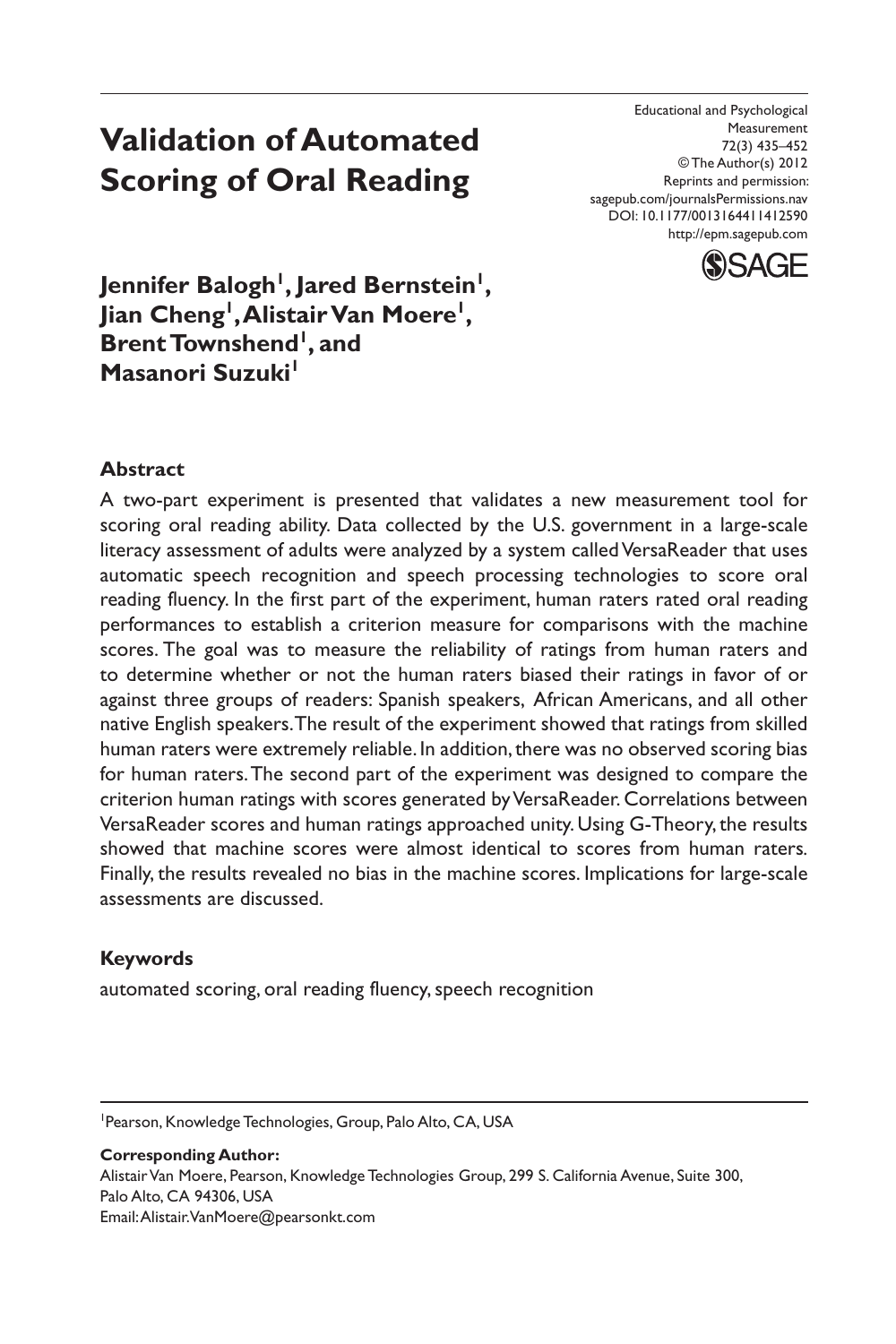## **Background**

Oral reading fluency has been identified by the National Reading Panel as one of five key areas of focus in reading instruction (Armbruster, Lehr, & Osborn, 2001). Even so, oral reading fluency is absent from most large-scale reading assessments. For example, the National Assessment of Educational Progress (NAEP), a large-scale assessment administered to more than 190,000 fourth-graders and more than 160,000 eighth-graders in the United States in 2007, provides important information about national trends over time but does not include an assessment of oral reading fluency. In a separate study conducted by NAEP in 2002, oral reading fluency was analyzed for 1,779 fourth graders (Daane, Campbell, Grigg, Goodman, & Oranje, 2005). The much smaller sample size for this study compared with the full-scale NAEP assessment (less than 1%) reflects the logistical challenges inherent in collecting the data for an oral reading fluency study and having trained expert raters listen to each response and score it. Because the scoring task requires hands-on expertise, it can become time consuming and expensive. These problems may be compounded with the issues of reliability. Procedures must be adopted to ensure that raters are consistent within their own ratings and that ratings from one rater do not differ significantly from ratings of other raters.

A possible solution to the problem of inefficient and costly oral reading fluency assessments is the development of a computerized measurement tool. One approach is to apply speech processing technologies, including automatic speech recognition, to create an automated assessment. Such a tool, called VersaReader (www.VersaReader .com), was developed by Ordinate Corporation, which is now a part of Pearson's Knowledge Technologies group.

A basic question when considering automated measurement of oral reading is whether or not the automated technologies can score reading responses accurately. The goal of automated scoring is to produce an end product, such as the number of words read correctly, that is similar to what expert human raters would produce. Ideally, the machine scores match human ratings within an acceptable range and are as reliable if not more reliable than the human ratings. Previous research results with other speech technologies that assess oral reading performance have approached these targets, but still automated scoring has never quite reached a level as accurate as the average human rater (Adams, 2006; Black, Tepperman, Lee, & Narayanan, 2008; Mostow, Roth, Hauptmann, & Kane, 1994; Mostow, Aist, Huang, Junker, Kennedy, Lan, et al., 2008). For large-scale assessments that potentially influence policy decisions, it is critical that the machine scores and human ratings are comparable. An opportunity to examine the question of machine accuracy was presented when the VersaReader technology was used to digitize and score oral reading performances in the National Assessment of Adult Literacy, a large-scale literacy assessment.

#### *Fluency Addition to the National Assessment of Adult Literacy*

In 2003, the National Center for Education Statistics (NCES) of the U.S. Department of Education administered its continuing assessment of English language literacy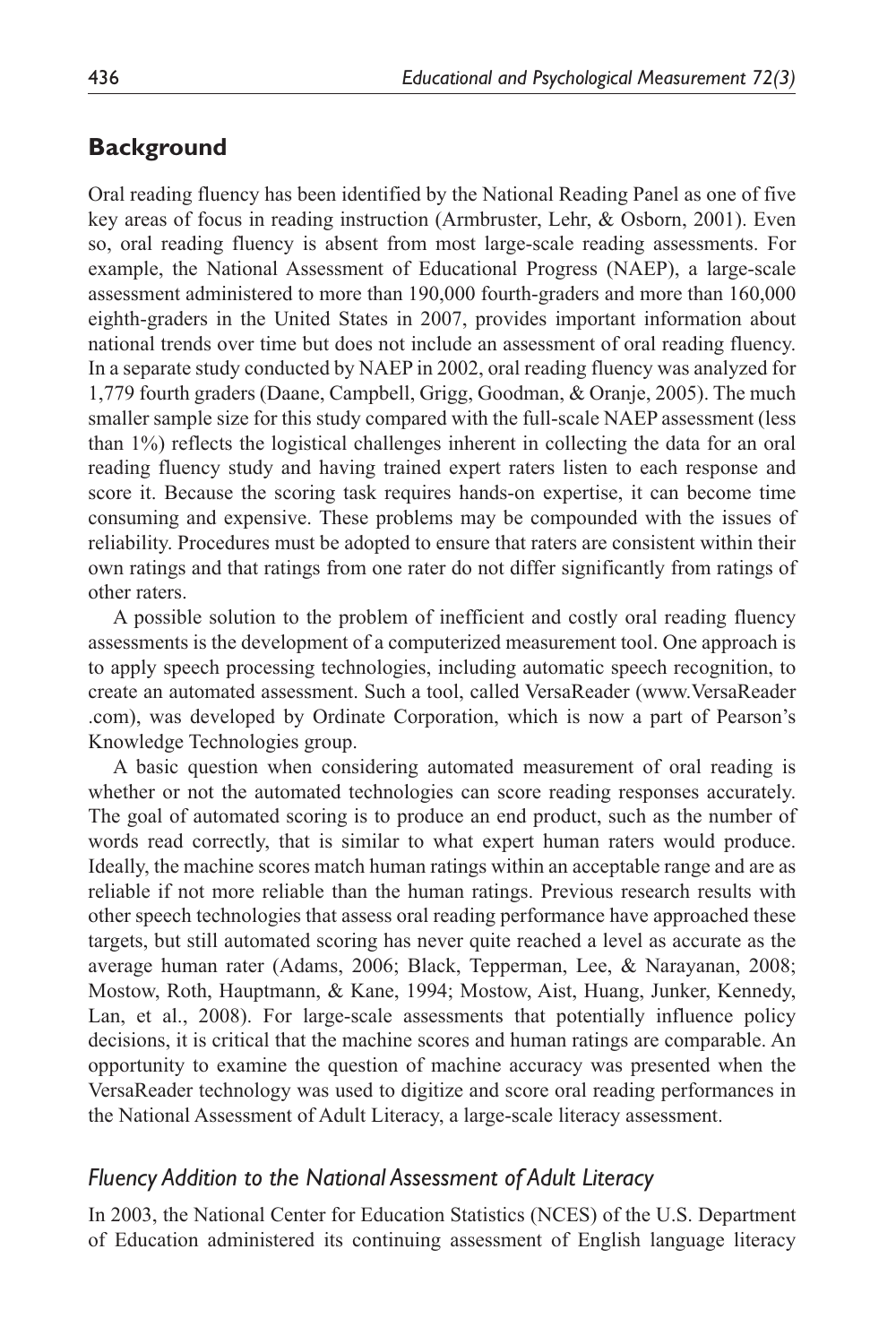skills of American adults called the National Assessment of Adult Literacy (NAAL). The purpose of the large-scale assessment was to characterize the status of adult literacy in the United States, report on national trends, and identify relationships between literacy and selected characteristics of adults. Based on a recommendation from a panel of experts, the 2003 administration of the assessment included oral reading fluency. The goal of the Fluency Addition to NAAL (FAN) was to complement the functional literacy focus of the main NAAL study and measure a reader's basic reading skills through analysis of oral reading performance. One of the perceived benefits of the FAN was to better understand the basic reading skills of adults reading at the lowest levels. Given that more than 100,000 oral reading responses had to be scored, VersaReader was used to automate and augment the analysis of oral readings.

This article describes a two-part experiment conducted to validate scores generated by VersaReader. The VersaReader system uses speech processing technologies to produce scores of oral reading fluency automatically. Because VersaReader can score a 1-minute oral reading performance in a few seconds and does not require trained expert raters, it shows promise as a solution to certain logistical problems in largescale reading assessments. In the first part of the experiment, human raters rated a subset of oral reading performances collected from the FAN. The goal was to produce reliable and unbiased ratings that would serve as a criterion for machine-generated scores. As such, the experiment was designed to measure the reliability of human ratings and to determine whether or not the human raters biased their ratings in favor of or against three groups of readers: Spanish speakers, African Americans, and all other English speakers. In the second part of the experiment, the human ratings were compared with VersaReader scores. The validation experiment provides evidence that a machine can score oral reading as well as expert human raters do. In addition, it presents data for oral reading assessment of adults as opposed to children.

## **Experiment 1A**

The goal of the first part of the experiment was to establish criterion scores from expert human raters that could be used for comparisons with machine-generated scores. The experiment was designed to answer two questions: (a) How reliable are ratings from human raters? and (b) Do these human ratings exhibit any bias? Specifically, do human raters associated with a linguistic/ethnic group give differentially higher or lower ratings to readers in the same linguistic/ethnic group and/or different linguistic/ethnic groups? For this experiment, three linguistic/ethnic groups were identified:

- Native Spanish speakers (SP)
- Native English-speaking African Americans (AA)
- Other native English speakers (OE)

These three groups were selected for the validation experiment for several reasons. First, the members of the SP group and the AA group were thought by NCES to be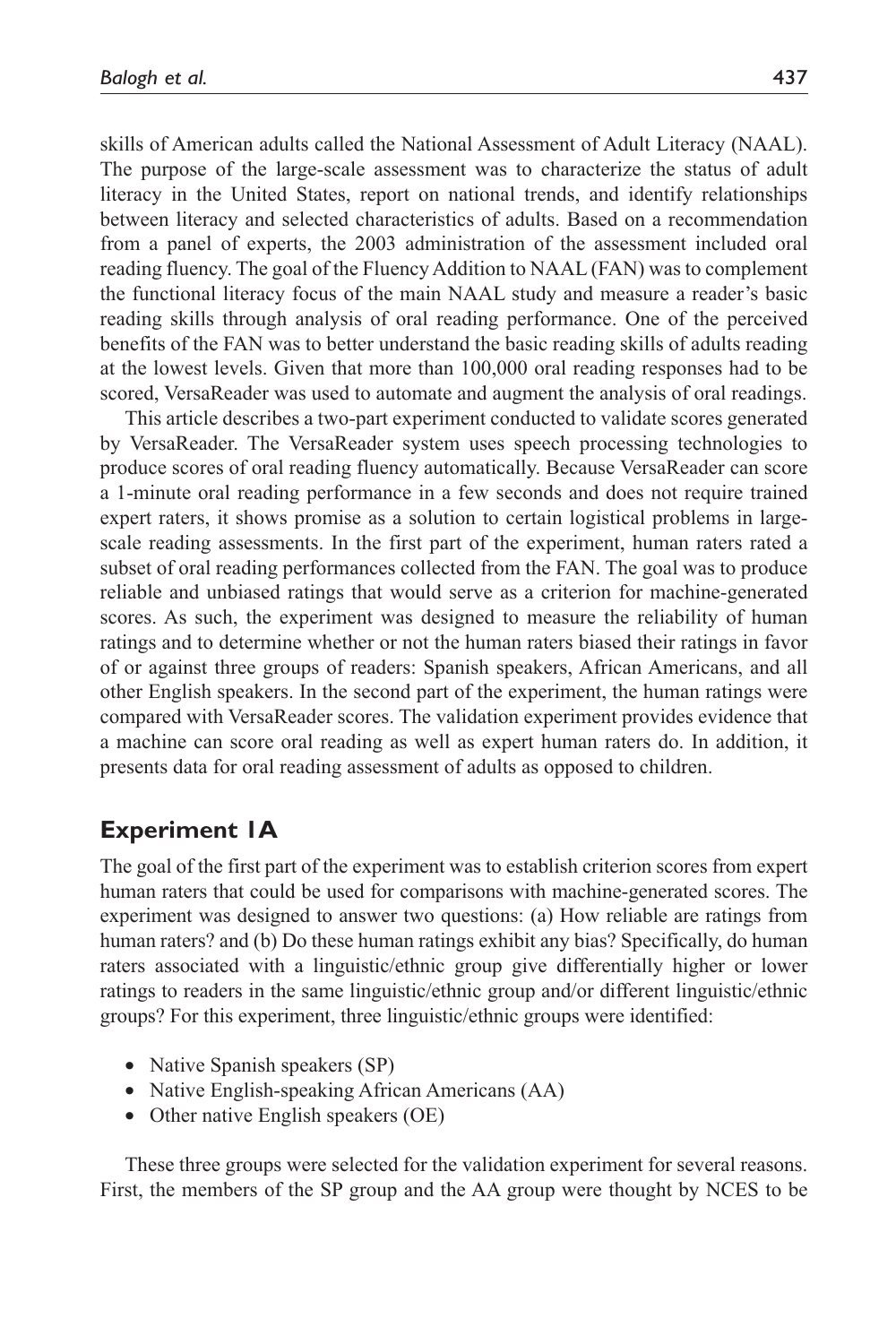most often subjected to negative bias. Furthermore, with regard to speaking patterns, the OE group is often associated with "standard" linguistic forms, whereas members of the other two groups are not. Finally, the three groups were relatively well sampled in NAAL, providing a sufficient amount of data to perform the analyses.

#### *Method*

#### *Fluency Addition to NAAL.*

*FAN participants*. The sample of participants who provided oral readings for the FAN were from the 2003 NAAL data collection and represented the demographic profile of the United States. Three percent of the FAN participants in the data collection could not complete the easiest items of the main NAAL assessment and were administered an Adult Literacy Supplemental Assessment (ALSA) instead. The ALSA was more appropriate for participants at a very low reading level. In the ALSA, participants were asked to read things such as the text on a grocery advertisement or television program schedule. Both the participants who completed the main NAAL and those that took the ALSA were given the FAN. The NAAL study also included a sample of participants who were currently in prison.

The number of participants with completed interviews in the NAAL data collection including the ALSA and prison sample totaled 19,258. From this sample, responses from 480 participants who took either the main NAAL or the ALSA were sampled for the validation experiment. The prison data collection was still ongoing at the time of the experiment; therefore, the prison sample data set was not included in the analysis.

Of the 480 participants, 160 were from each of the three linguistic/ethnic groups: SP, AA, and OE. The 480 participants were selected at random from their respective demographic groups within deciles of the whole NAAL population sample. First, the entire NAAL/ALSA sample was stratified into 10 bins based on the rank score on the main NAAL assessment, which presented a series of literacy tasks designed to measure prose literacy, document literacy, and quantitative literacy. Sixteen participants from each linguistic/ethnic group (SP, AA, and OE) were sampled from each of the 10 bins for the validation experiment. For example, the first bin consisted of all the participants who scored in the 0 to 10th percentile. From this bin, 16 SP participants, 16 AA participants, and 16 OE participants were sampled. The second bin contained participants who scored in the 11th to 20th percentile. Sixteen participants from each linguistic/ethnic group were selected from this bin, and so on. This approach to stratification was used so that readers with similar ranges of abilities from each of the three linguistic/ethnic groups were sampled for the experiment.

*FAN procedure*. In the FAN administration, each participant was presented with 10 texts to read: a digit list, a letter list, three word lists, three pseudoword lists, and two passages of about 150 to 200 words in length. One passage was at an elementary school level of difficulty, whereas the other was at a middle school level of difficulty. After reading each passage, the participant was asked a brief comprehension question,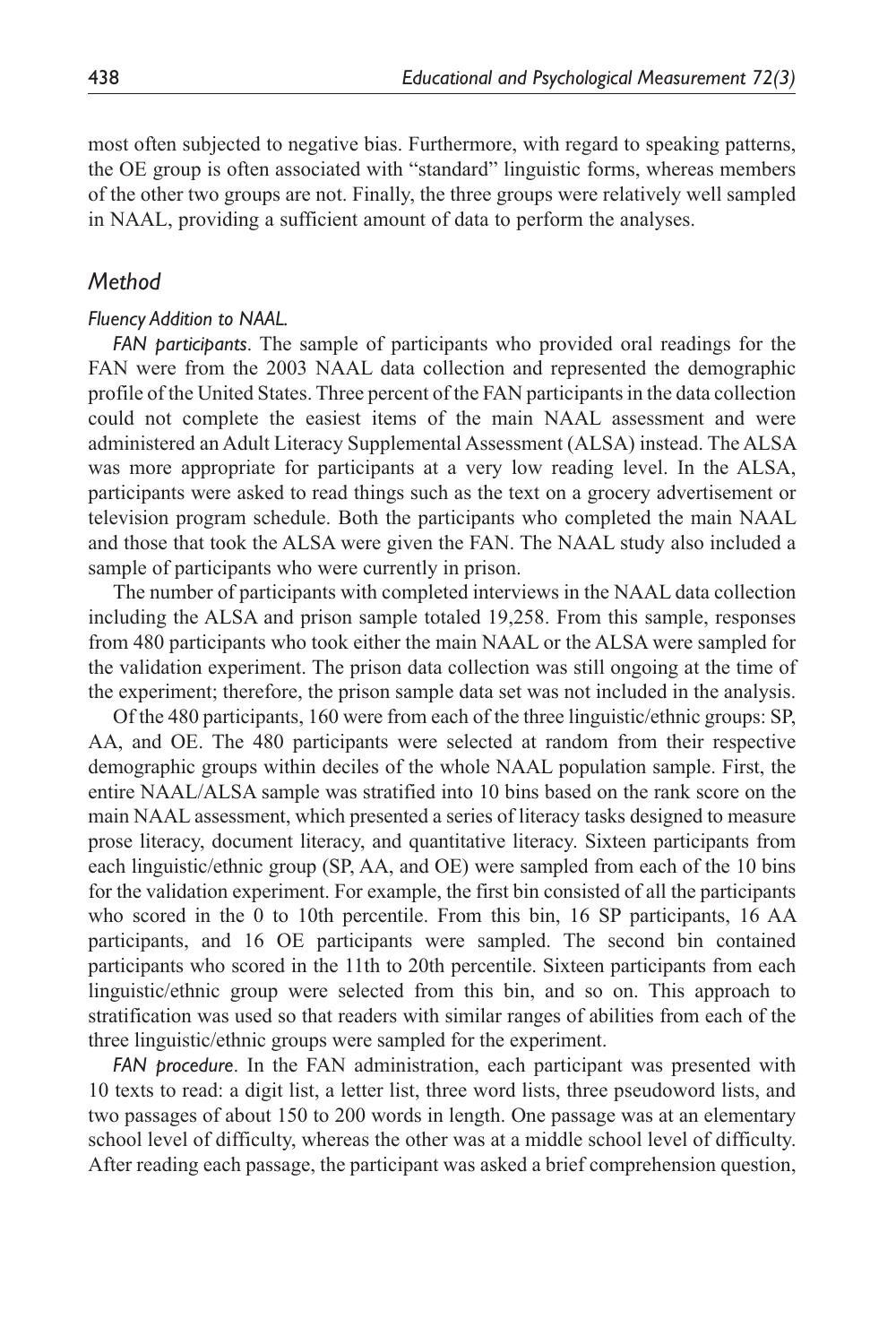for example, "What is the age-old remedy for a cold?" The comprehension question was not scored.

During a session, a participant was fitted with a set of headphones and a microphone that connected to a laptop computer. The administrator viewed the laptop screen during the session, while the participant read from printed materials. For each task, the participant was given a fixed time window in which to read the material. For lists (digits, letters, words, and pseudowords), the fixed time window was 20 seconds, and for passages, the time window was 60 seconds per passage. Each list and passage were digitized and saved to a separate audio file referred to as a response recording.

Details of the participant sample, reading materials and procedure for the FAN are available in a public report by the National Center for Education Statistics (Baldi, 2009).

*Human Rater Participants.* Ten human raters active in reading education participated in the experiment. Seven had advanced degrees in education or language-related fields including Curriculum and Instruction, Education, Educational Leadership, Foreign Language Education, Linguistics, Reading, and Teaching English to Speakers of Other Languages. Of the three without graduate degrees, two held teaching certificates and one was enrolled in a teaching certification program for reading. All had extensive experience teaching reading.

Raters were assigned to one of the three linguistic/ethnic groups (SP, AA, or OE). Classification was based on the rater's own linguistic/ethnic group and/or the rater's extensive experience teaching students of one of these groups. Of the 10 raters, three were classified as SP, four as AA, and three as OE.

The three Spanish raters took Knowledge Technologies' Versant™ tests for both Spanish and English (www.VersantTest.com) to verify that they spoke fluent Spanish. Both tests generate an overall score ranging from 20 to 80. Native speakers score at the very high end of the scale (e.g., 98% of native Spanish speakers score more than 70 on the Versant Spanish test). The SP raters scored 74, 75, and 80 on the Versant Spanish test. All three SP raters received a score of 80 on the Versant English test.

*Experimental Design.* Two reading responses from each of the 480 participants were analyzed. For 50% of the participants (240), two different passages were analyzed in the study, for 25% (120 participants) two word lists were analyzed, and for the remaining 25% (120 participants) one passage and one word list were analyzed. A greater number of passage pairs were included since there were eight different passages and only three different word lists presented in the NAAL data collection.

The design of the validation experiment was factorial with respect to rater and participant linguistic/ethnic groups. Each of the two response recordings from each participant was judged by at least one rater from each linguistic/ethnic group. This produced 2,880 scores (2 response recordings  $\times$  480 participants  $\times$  3 rater groups).

In addition, at least 20% of the responses were rated by more than one rater in the same linguistic/ethnic group. The two ratings from within the same rater group were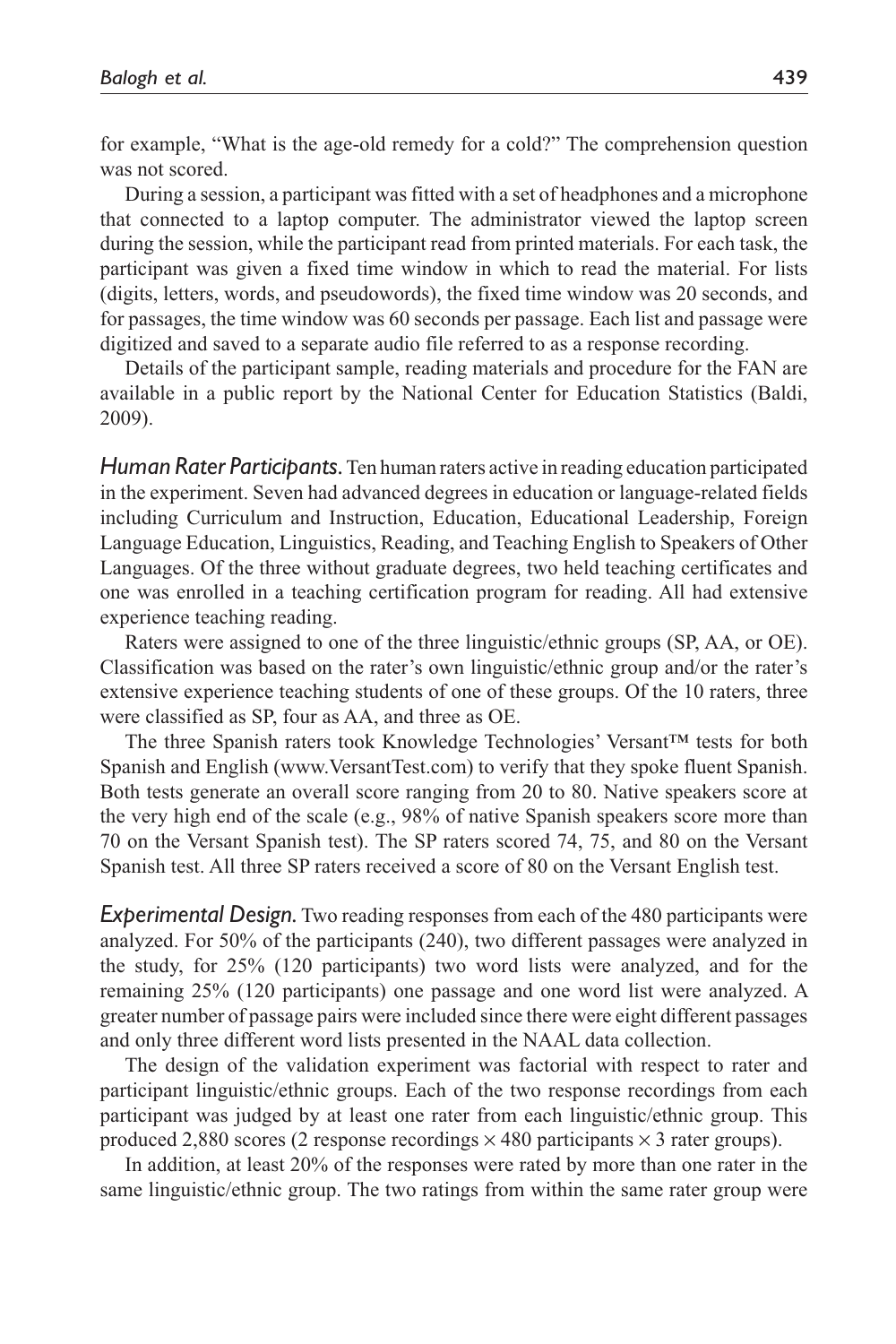used in intragroup reliability analyses. Moreover, 5% of the material was randomly presented to the same rater twice to measure within-rater variability.

*Method and Apparatus for Human Rating.* The framework for the human rating of oral reading was based on the Qualitative Reading Inventory-3 (Leslie & Caldwell, 2001), a traditional oral reading assessment method. Since the goal of the validation study was to compare VersaReader with an independent, well-understood process of human rating, it was vital to keep to known practices. The goal for NAAL was not to develop an improved method of human rating of reading but rather to use an example of current good practice to evaluate a new machine-scoring approach. The Qualitative Reading Inventory-3 served this purpose well because it is a widely used inventory representative of common practices in human-judged reading assessment with welldescribed procedures. In the Qualitative Reading Inventory-3, human raters classify errors according to whether they are substitutions, insertions, omissions, reversals, or self-corrections.

The human raters listened to and entered ratings for the response recordings using a web-based rating system. The rating system semirandomly selected response recordings for each rater to score. The selection algorithm was designed to assign each response recording to a member of each rater group at least once. In addition, 20% of the time, the system presented raters with response recordings that had already been rated by a member of the same group, and 5% of the time, it selected a response recording that had already been rated by the same rater. Other than these constraints, the response recordings were presented to raters randomly, with a different order for each rater. Each rater worked independently from the other raters.

The rating system displayed the source text for the passage or word list without punctuation. Response recordings were played from a cached audio file so that there would be no artificial breaks in the playback because of Internet connectivity problems. The rater could repeat any section of the response by moving an audio scroll bar.

Raters were also provided with paper scoring sheets that presented the original source text including slashes for line breaks and an index number under each word.

**Procedure.** After raters were selected to participate in the experiment, they received a *Rater Instruction Manual* that described how to access and listen to response recordings, evaluate reading errors, and enter ratings into the web-based rating system. The following criteria were used by human raters to determine if a word was read accurately:

- The word was produced as commonly pronounced in any functional Englishspeaking pattern, and speaking pattern was generally evident in the rest of the reader's response.
- The word as pronounced was not closer to the pronunciation of another known word in that speaking pattern.
- There was not an intrusive substitution or deletion of segments that indicated that the word was not understood or recognized by the reader.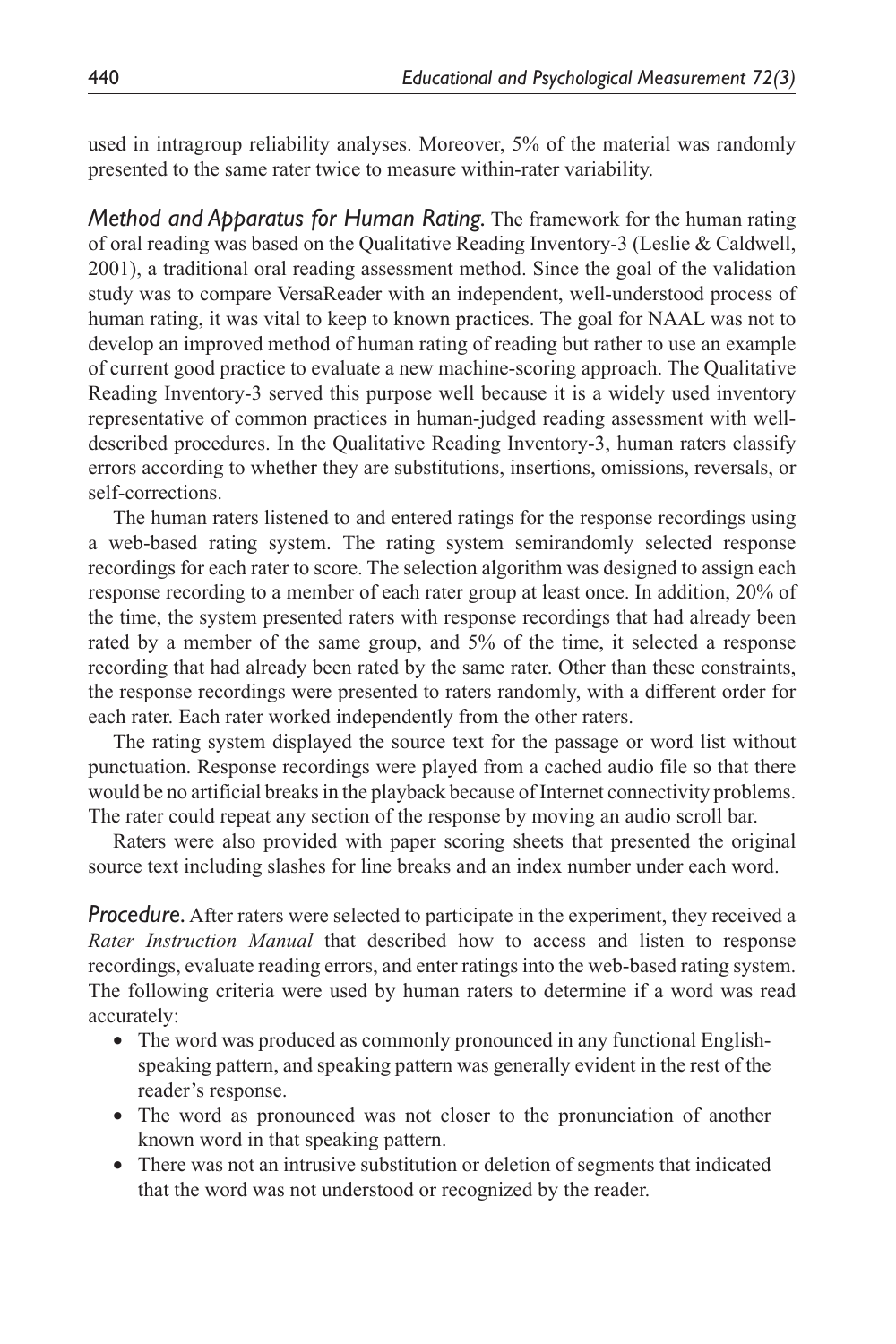Raters were given 12 practice response recordings to analyze. The same training materials were analyzed by all raters. (The response recordings used for training purposes were not evaluated in the experiment.) The response recordings were from participants with various levels of reading ability and from various linguistic/ethnic backgrounds.

Raters were given a paper scoring sheet and were asked to box the index number of the first word attempted and the index number of the last word attempted in the passage. They were also instructed to mark all reading errors.

After raters had finished the first set of practice responses, their ratings were discussed with the experimenter. Once the experimenter was confident that each rater could perform the task, the raters were sent a packet of paper scoring sheets for eight passages and three word lists and a PIN granting the rater access to the rating system.

During the rating task, raters first marked errors for a given response on a paper scoring sheet and then entered scores for that response into the rating system.

The following equations were used to calculate the scores for passages:

Total Words Attempted = Index number of the last word attempted  $-$  Index number of the first word attempted  $+1$  (1)

Number of Words Read Correctly = Number of Words Attempted - Substitutions - Omissions - Insertions - Reversals (2)

Knowledge Technologies reasoned that although *self-corrections* are reading errors, they should not be deducted from the *number of words read correctly* since participants did eventually read these words and phrases accurately.

All scoring sheets were returned to Knowledge Technologies and verified. Faulty database entries due to arithmetic errors, counting errors and premature data submissions were corrected.

### *Results*

Because the rating system served responses to raters in random orders, the number of items scored by each rater group was slightly less than that described in the design. Specifically, there were 12 fewer passages scored (five fewer from the SP raters, one from the AA raters, and six from the OE raters) and four fewer word lists scored (two fewer from the SP raters and two from the OE raters). Also, one response was excluded from the analysis because it was used as a training item.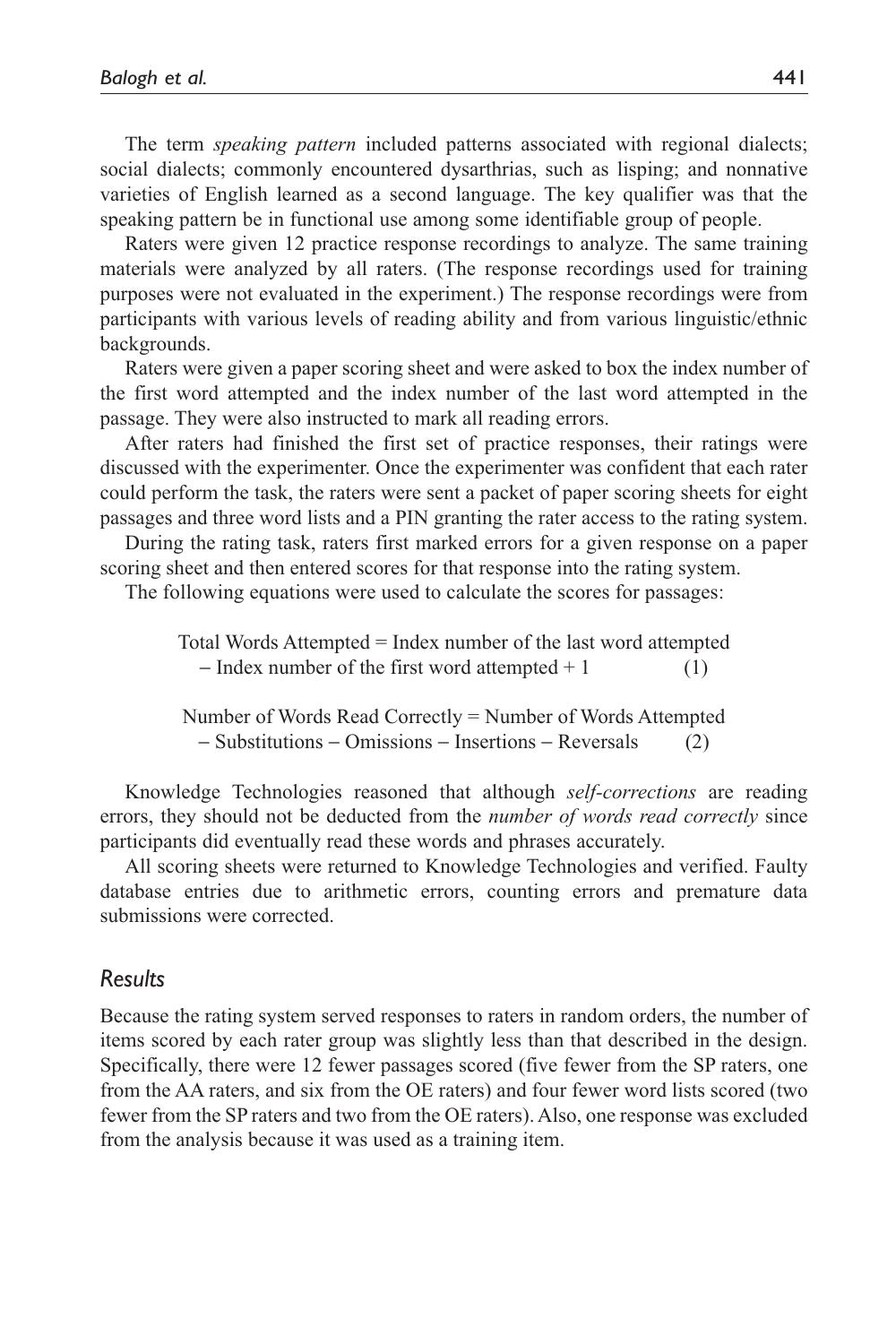| Rater  | Count | Reliability coefficient |
|--------|-------|-------------------------|
| $SP-1$ | 25    | 1.00                    |
| $SP-2$ | 25    | 1.00                    |
| $SP-3$ | 24    | 1.00                    |
| AA-I   | 26    | 1.00                    |
| $AA-2$ | 56    | 1.00                    |
| $AA-3$ | 23    | 1.00                    |
| $AA-4$ | 24    | 1.00                    |
| OE-I   | 23    | 1.00                    |
| OE-2   | 25    | 0.99                    |
| OE-3   | 28    | 1.00                    |
| Mean   | 28    | 1.00                    |

**Table 1.** Intrarater Reliability Coefficients

**Table 2.** Intragroup Reliability Coefficients for the Three Rater Groups

|             |       | Intragroup reliability coefficients |       |            |  |
|-------------|-------|-------------------------------------|-------|------------|--|
| Rater group | Count | Passages                            | Count | Word lists |  |
| <b>SP</b>   | 153   | 1.00                                | 91    | 0.98       |  |
| AA          | 514   | 0.99                                | 33 I  | 0.99       |  |
| <b>OE</b>   | 156   | 1.00                                | 91    | 1.00       |  |
| Mean        |       | 1.00                                |       | 0.99       |  |

Note: SP = Native Spanish speakers; AA = Native English-speaking African Americans; OE = Other native English speakers.

#### *Reliability*

*Intrarater reliability of ratings.* Within-rater reliability of ratings was estimated by calculating the correlation coefficient of the items scored by the same rater twice. Table 1 shows the coefficient for each rater's ratings. Because of the small number of data points, data for passages and word lists were combined. The intrarater reliability coefficients were near perfect.

*Intragroup reliability.* The intragroup reliability coefficients were calculated by correlating ratings of the same item from more than one member of the same rater group. The intragroup reliability coefficients for the three groups are listed in Table 2.

Note that the number of responses rated by two different members of the AA group is quite large. The reason for this is that there were four raters in this group instead of three; therefore the frequency of rating a response that had already been rated by another member of the AA group was high.

The average intragroup reliability coefficient for the number of words read correctly is also near perfect for both passages and word lists.

*Human Rater Bias.* The second set of analyses addressed whether or not the human raters introduced a bias with regard to the participants' linguistic/ethnic classification.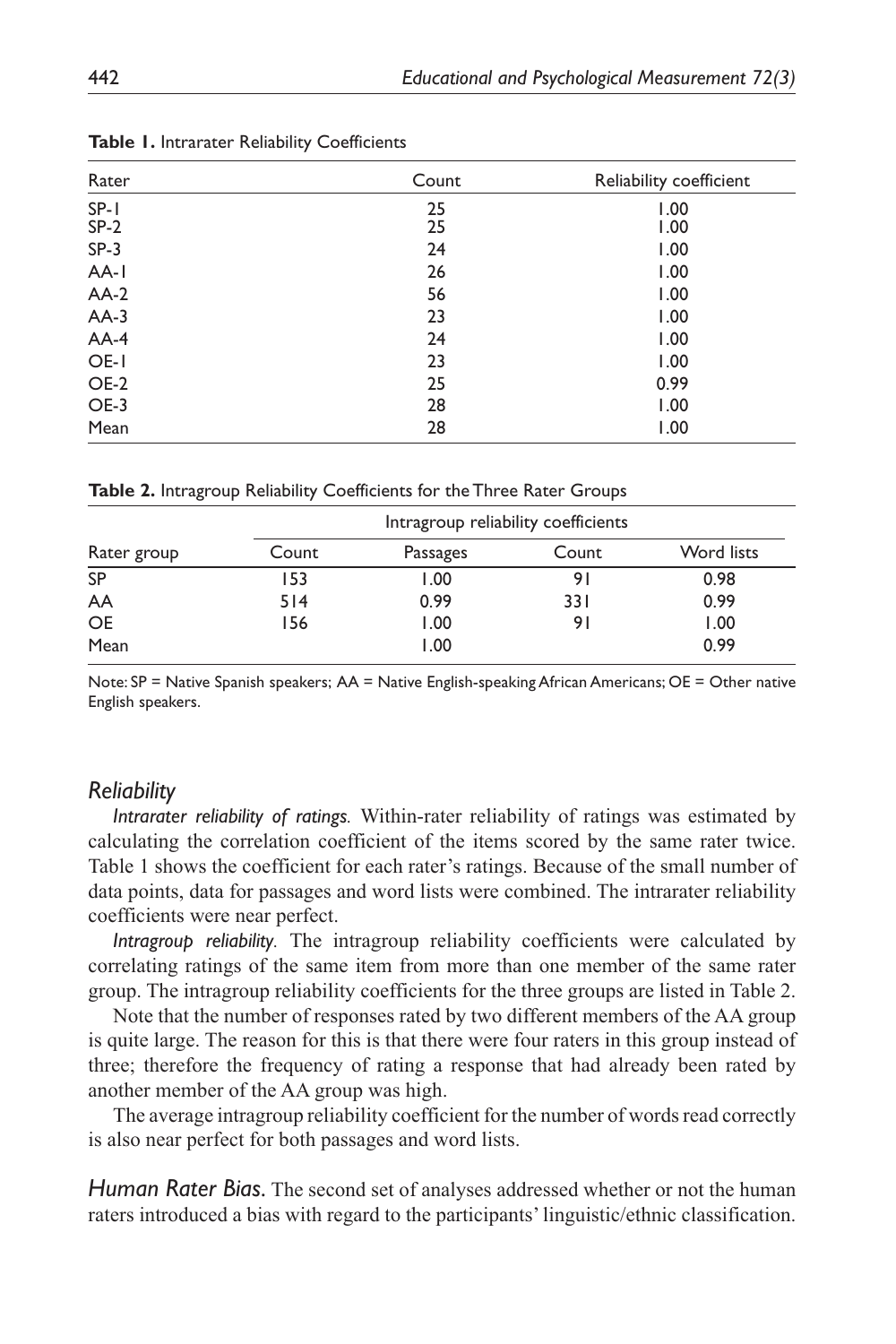|                   |       | Number of words read correctly |                |                |
|-------------------|-------|--------------------------------|----------------|----------------|
|                   |       |                                | Standard       |                |
| Participant group | Count | Mean                           | deviation      | Standard error |
| <b>SP</b>         |       |                                |                |                |
| SP raters         | 187   | 115                            | 42             | 3.1            |
| AA raters         | 190   | 117                            | 42             | 3.0            |
| OE raters         | 188   | 115                            | 42             | 3.1            |
| AA                |       |                                |                |                |
| SP raters         | 189   | 2                              | 44             | 3.2            |
| AA raters         | 190   | 122                            | 45             | 3.3            |
| OE raters         | 187   | 122                            | 44             | 3.2            |
| <b>OE</b>         |       |                                |                |                |
| SP raters         | 193   | 132                            | 41             | 3.0            |
| AA raters         | 193   | 132                            | 4 <sub>1</sub> | 3.0            |
| OE raters         | 193   | 132                            | 4 <sub>1</sub> | 3.0            |

**Table 3.** Performance Scores for Passage Readings for Each Linguistic/Ethnic Group

Note: SP = Native Spanish speakers; AA = Native English-speaking African Americans; OE = Other English speakers.

First, descriptive statistics for each rater and participant group were generated. The means and standard deviations of the human ratings for each of the rater and the participant groups for passage readings are presented in Table 3. Scores of 0 because of wrong passage readings (7 responses) and no audio (19 responses) were excluded from the analysis. Also one response was excluded from the analysis because it was used as a training item.

To determine whether or not there were statistically significant main effects of participant group, rater group, and/or an interaction between the two, a two-way analysis of variance (ANOVA) was used to analyze the data. The two factors were Participant Group (SP, AA, and OE) × Rater Group (SP, AA, and OE). Alpha for all statistical tests was .05.

The ANOVAs revealed a statistically significant main effect of participant group,  $F(2, 1701) = 20.9$ ,  $MS<sub>Particinant</sub> = 37,770$ ,  $p < .01$ . This main effect merely demonstrates that the overall reading performance scores of the three participant groups were different, despite the stratified sampling.

The main effect of rater group was not statistically significant,  $F(2, 1701) = 0.07$ ,  $MS<sub>Rater</sub> = 120, p = .94$ . This finding suggests that there were no statistically significant differences between the ratings from the three rater groups.

There was also no statistically significant interaction,  $F(4, 1701) = 0.02$ ,  $MS<sub>Particinant Rater</sub> = 41, p = .99$ , which indicates that no scoring bias was detected in the human ratings.

The patterns for word lists were similar. ANOVAs for word lists revealed a statistically significant main effect of participant group, *F*(2, 1049) = 26.7,  $MS_{\text{Particinant}} = 1,801, p \le .01$ , no main effect of rater group,  $F(2, 1049) = 0.09$ ,  $MS<sub>Rater</sub> = 6.2, p = .91, and no interaction, F(4, 1049) = 0.07, MS<sub>Particinant Rater</sub> = 4.6, p = .99.$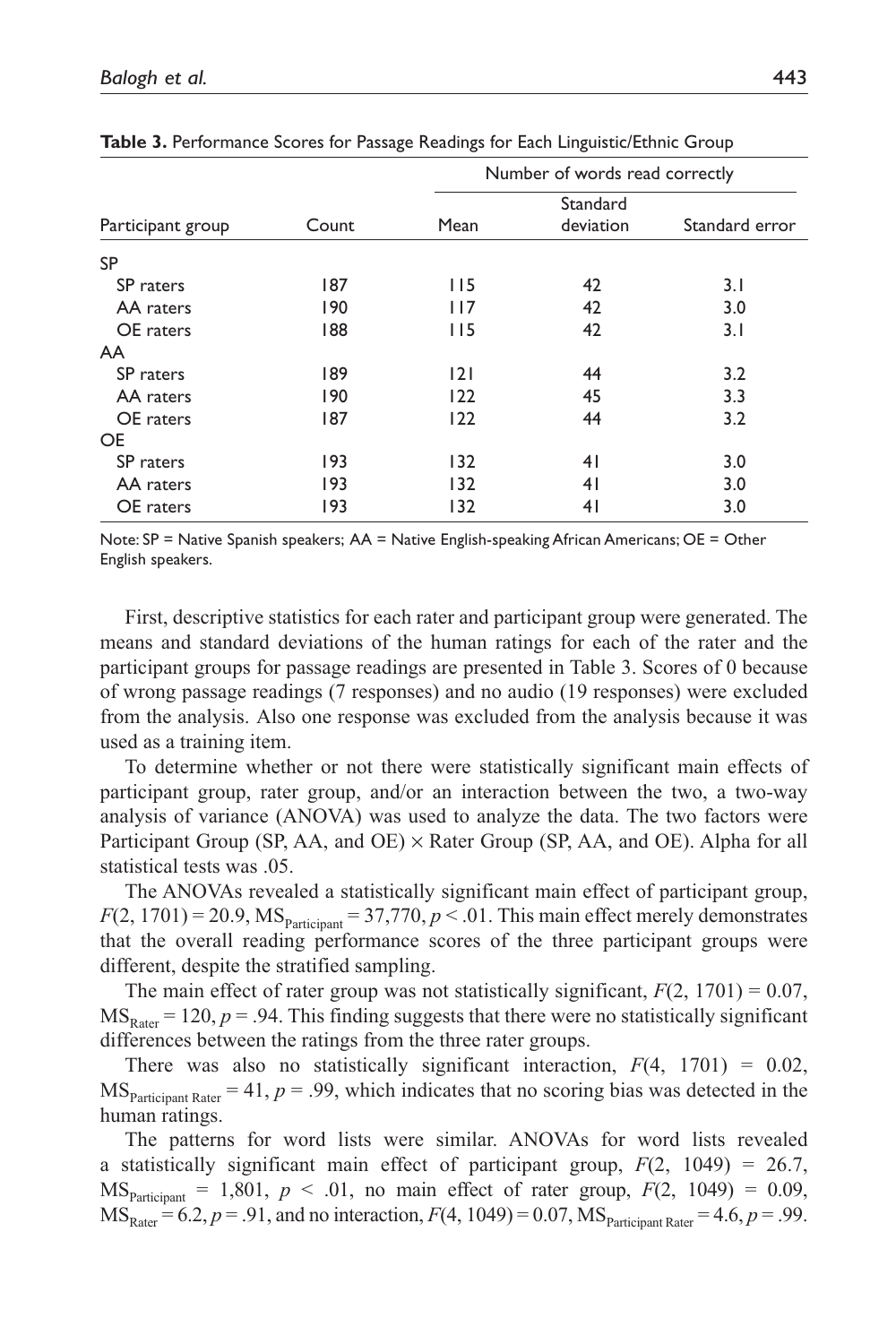## *Discussion*

The results show that the average intrarater and intragroup reliability coefficients for ratings were near perfect. The intrarater reliability coefficients indicate that the human raters were consistent with their own scores. The intragroup coefficients show that the ratings from raters within each linguistic/ethnic group were consistent with other ratings within the same group.

The ANOVAs revealed a main effect for participant group for both passages and word lists. This main effect merely demonstrates that the overall reading performance scores of the three participant groups were different. That is, the African American group scored higher than the group of native Spanish speakers, and the Other English speaking group scored higher than the African American group. The result is somewhat unexpected given the parallel decile sampling. Even though each group's average scores (after screening) were about the same on the main NAAL assessment ( $SP = 49$ ,  $AA = 47$ , and  $OE = 48$ ), the participant groups were statistically different with regard to oral reading ability.

The results of the analyses showed no statistically significant main effect of rater group. This finding suggests that there were no differences between the ratings from the three rater groups. The SP, AA, and OE raters all rated the oral reading responses in the same way, producing almost identical scores. There was also no statistically significant interaction, which indicates that no scoring bias was detected in the human ratings.

Reliable and unbiased ratings generated by human experts are a prerequisite for the ratings to act as a criterion measure to evaluate machine scores. Taken together, the results suggest that the human ratings used as reference criteria for machine score comparisons were reliable and unbiased.

# **Experiment 1B**

The purpose of the second part of the validation experiment was to provide evidence that machine-generated scores were comparable to the human ratings and also to show that the machine-generated measures did not introduce bias with respect to participants' linguistic/ethnic classification.

## *Method*

## *Materials*

The same response recordings collected from the FAN and sampled for Experiment 1A were analyzed in the second part of the experiment.

*Procedure for Developing VersaReader Automated Scoring.* Although speech recognition systems are similar in many ways, the technology in VersaReader was customized for scoring the FAN responses. To accommodate foreign accents, acoustic models (representing the sounds or phones produced when speaking English) were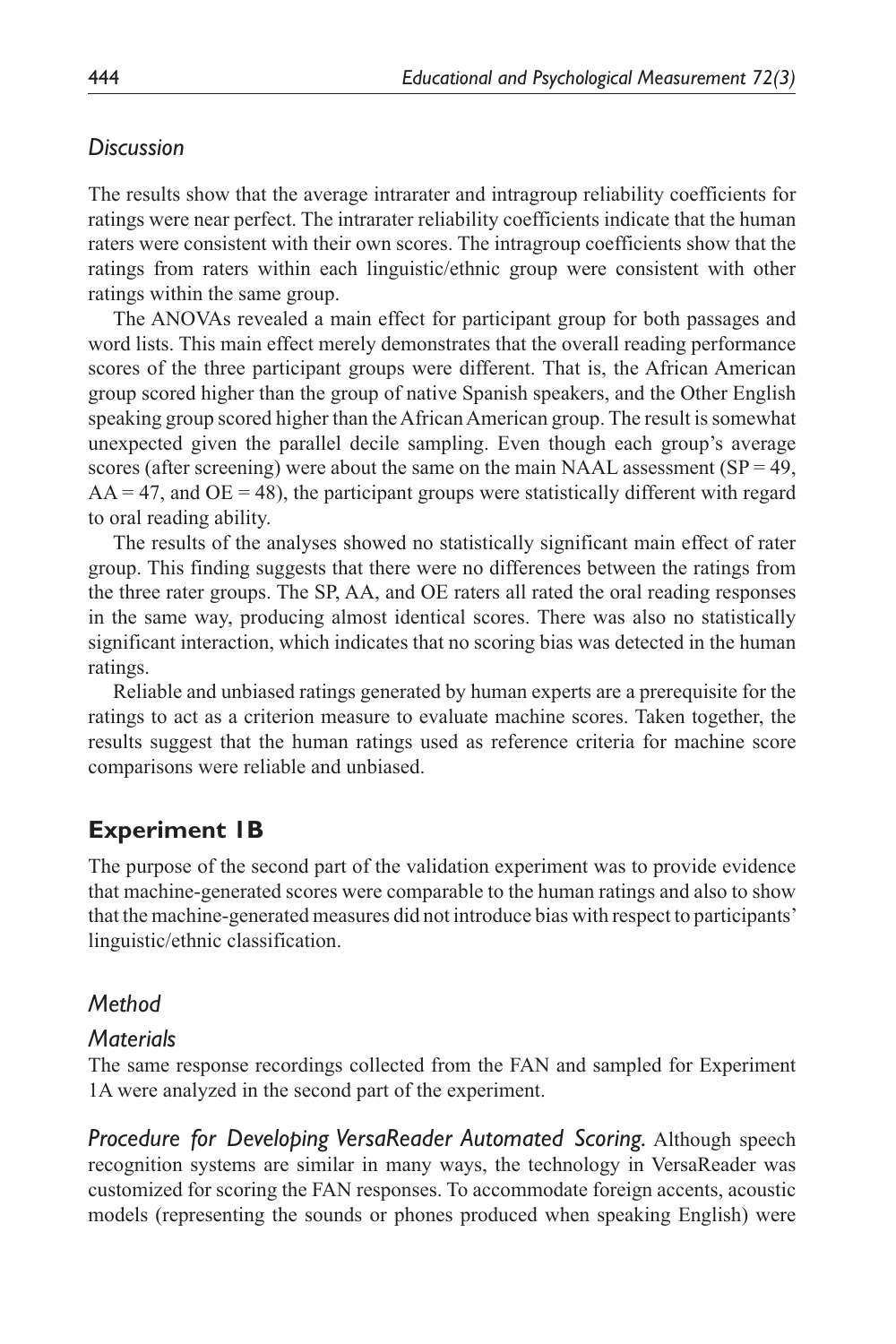trained from speech of nonnative speakers. The VersaReader dictionary lists the most common pronunciations for each word that the system should recognize. Every word that appeared in the FAN materials was entered into the system's dictionary. In addition, entries were created for common substitutions of words in the source text, based on FAN data.

The language model is a representation of the sequence of words the speaker is expected to say. The language models not only contain the most likely strings of words that a reader is expected to say but also the types of mistakes and disfluencies that readers are most likely to make. The reading errors can be represented as a list of "rules"  $(X \rightarrow Y)$  with a probability associated with each one. For example, if the printed word is *a*, and readers commonly say the word *the*, the rule for this reading error would be " $a \rightarrow the$ " (Cheng & Townshend, 2009).

Two sets of data were created: a training set of 4,681 responses and a test set of 2,170 responses. The training set was used to build a language model rule set for each passage and word list and the test set was used to test the models. The two sets did not intersect. Because a dense sample of noncanonical readers was required to build the FAN language model rule sets and because most responses were without error, Knowledge Technologies oversampled respondents who scored at the lower end of the performance scale on the general NAAL assessment.

The VersaReader speech recognition system formulated a hypothesis of what the speaker said and identified the string of words that best matched the participant's speech. This hypothesis was compared with the source text. Using a standard string alignment algorithm that minimizes the sum of word deletions, substitutions, and insertions, the participant's response was aligned with the source text. The reading errors were then tallied and weighted, and a final value of the number of words read correctly was generated. For participants with very little reading ability who took the ALSA instead of the main NAAL, all the response recordings were hand transcribed and then automatically aligned with the human transcriptions. Thus, instead of speech recognition, automatic alignment of hand transcriptions was done to improve accuracy of the ALSA scores for the entire FAN sample delivered to NCES. Although this step removes some automation from these scores, the automated alignment algorithm was still applied. Other information was also extracted from the participant's utterance such as the duration of speech, the rate of speech, and pause duration.

#### *Results*

*Comparison of Machine Scores and Human Ratings.* The first set of analyses directly correlated human ratings with VersaReader scores. The human–machine correlations were evaluated against human–human correlations in which a single rater's score was compared with the average of the scores from all the other raters who rated the response recording. Single-rater scores were correlated with average scores so that the human–human comparison would be similar to human–machine correlations in which a single machine score is compared with the average of the human ratings.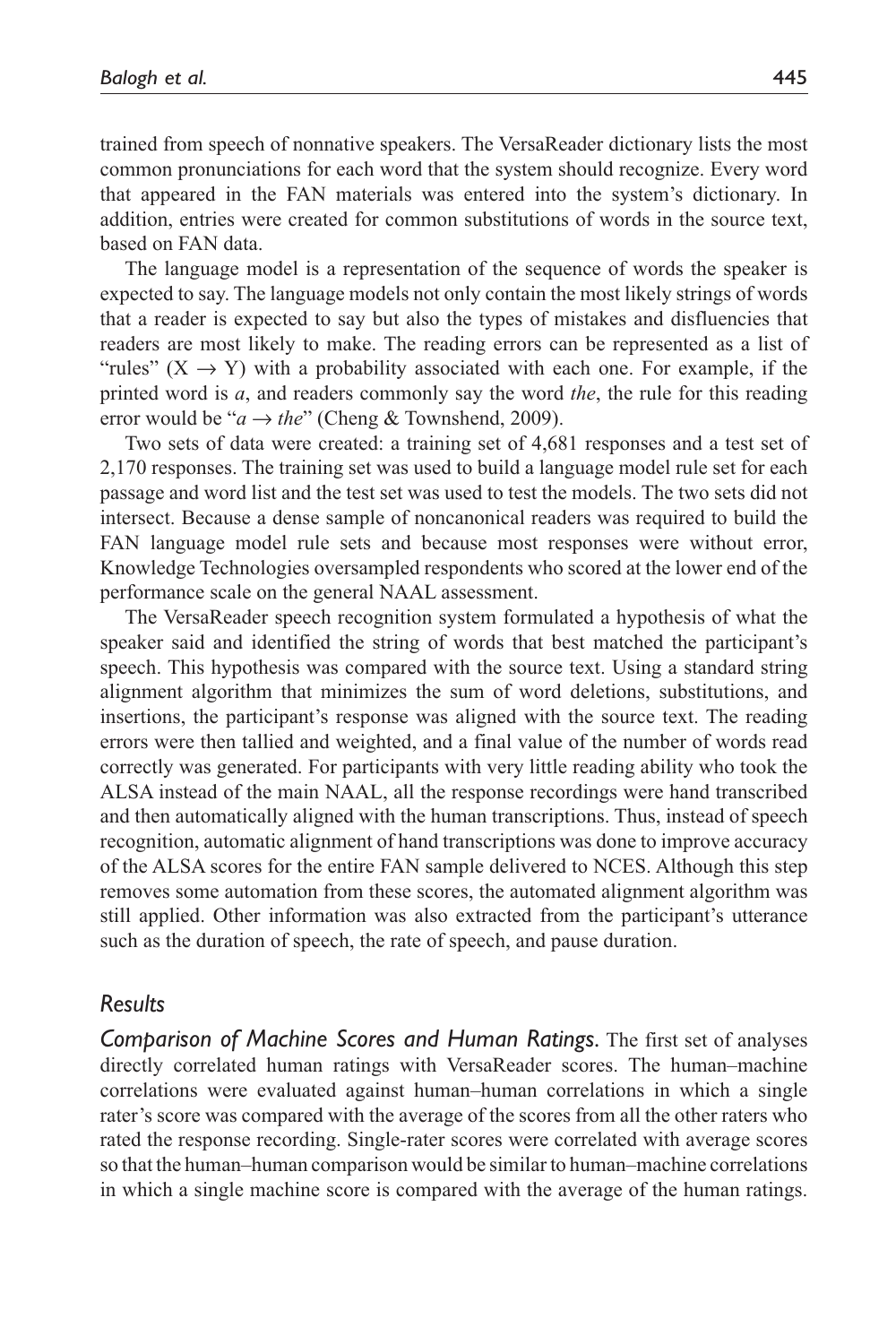|                     | Response count <sup>a</sup> | Average human-<br>one human | Average human-<br>machine |
|---------------------|-----------------------------|-----------------------------|---------------------------|
| Same items          |                             |                             |                           |
| Passage-passage     | 479                         | 1.00                        | 0.99                      |
| Word list-word list | 240                         | 00.1                        | 0.99                      |
| Passage-word list   | 240                         | 1.00                        | 0.99                      |

**Table 4.** Correlation Coefficients of the Average Human Rating and One Human Rating With the Average Human Rating and the Machine

<sup>a</sup>One response was excluded from the passage–passage analysis because it was used as a training item.



**Figure 1.** Human versus human scatter plot for number of words read correctly Note. There were eight respondents in the passage–passage group for whom there were not enough ratings across the different raters to do the human–human analysis, so their 16 responses were excluded. The response that was used as a training item was one of the excluded responses.

To estimate the correlation of a single rater versus all the other raters, random samples were drawn such that (a) scores from different individual raters were used for different items and (b) each rater provided scores for about an equal number of items. The random sampling was done five times, and the correlations were averaged together to produce average correlation values of one rater with the average of the scores from the remaining rates who scored that item. For the human–machine correlations, an average of all available human rater scores was computed (from three to seven ratings per response recording). Table 4 presents the correlation coefficients.

Human–human and human–machine scatter plots for passages are presented in Figures 1 and 2.

The ALSA and NAAL participants are presented as two different data series since machine scoring of the two was different: Speech recognition was used for NAAL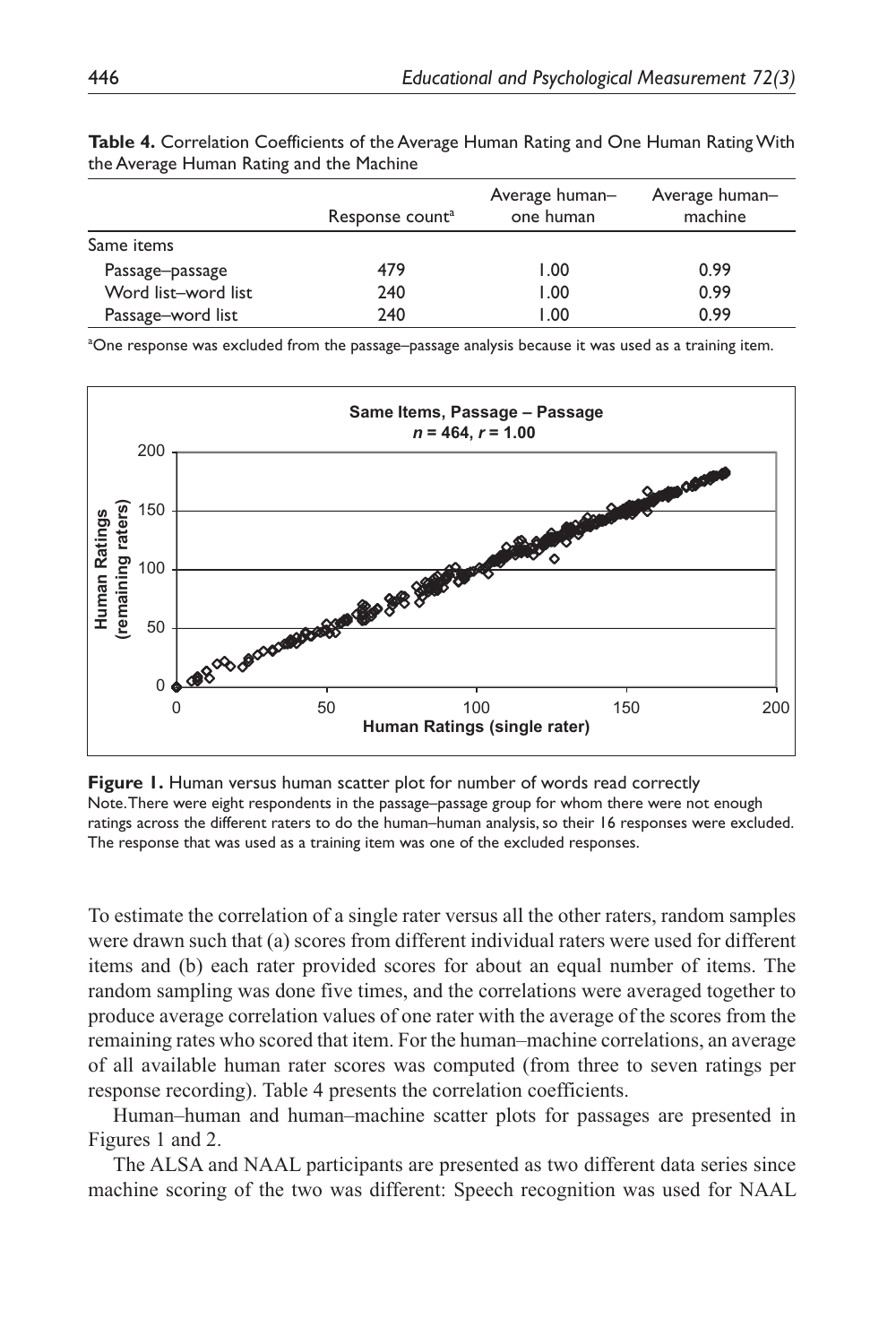

**Figure 2.** Human versus machine scatter plot for number of words read correctly Note: NAAL = National Assessment of Adult Literacy; ALSA = Adult Literary Supplemental Assessment.

participants, and transcriptions were used for ALSA participants. The arrangement of the data points in the scatterplots suggests a very strong relation between the two variables in each comparison, with a bit more spread in the sparse data at the low end of Figure 2.

Using generalizability theory (Brennan, 2001), average human ratings and machine scores on passages were analyzed. The variance components in this analysis provided estimates of the relative effects of three main facets: (a) participant ability, (b) the different tasks (different passages), and (c) the raters (human vs. machine). Estimates were also calculated for interactions between the facets: (d) participant-by-task interaction, (e) participant-by-rater interaction, (g) task-by-rater interaction, and (h) participant-by-task-by-rater interaction, which is confounded with unsystematic error not accounted for by the other variance components (see Table 5). Any of the facets that contributed more than 5% of the variance to the model were deemed to have had a significant impact on reading scores. The variance associated with the participant facet shows the difference in scores from participant to participant averaged across raters and tasks. The participant facet accounted for 53% of the variance, which indicates that there were significant differences in abilities across participants as expected. The task facet shows the variation in difficulty of passages averaged across participants and raters. Significant variance was attributed to the task facet  $(11.5\%)$ , suggesting that some passages were more difficult than others. The rater facet contributed a nonsignificant amount of variance to the model (0%). Averaged across participants and tasks, the human raters and machine scores were highly comparable and did not account for any additional variance.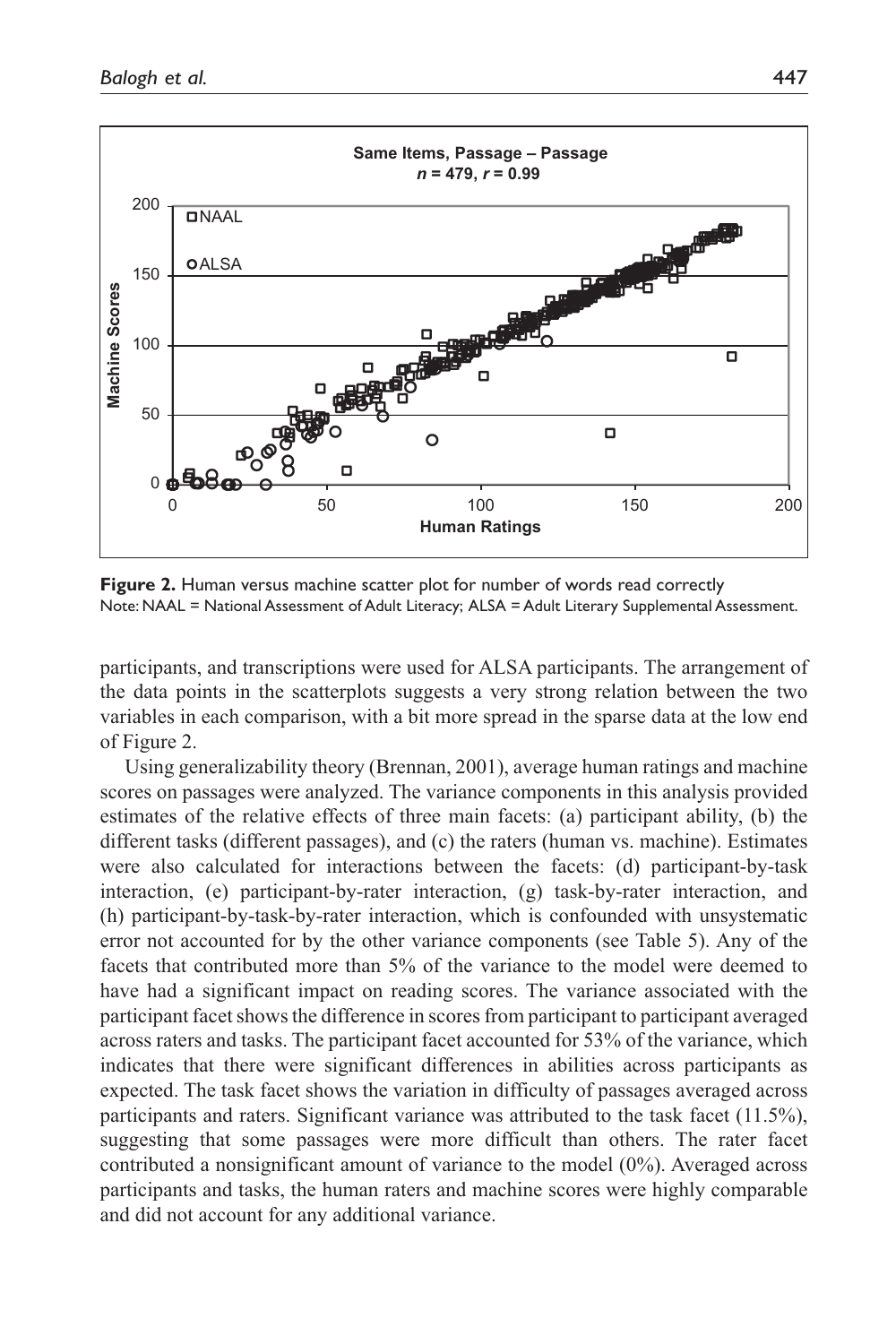|                            | Model variance | Standard error | Percentage of V |
|----------------------------|----------------|----------------|-----------------|
| Participant                | 1828.32        | 162.45         | 53              |
| Task                       | 403.30         | 331.38         | 11.5            |
| Rater                      | 0.03           | 0.06           | 0               |
| Participant $\times$ Task  | 1211.31        | 78.71          | 35              |
| Participant $\times$ Rater | 7.23           | 1.11           | 0               |
| Task $\times$ Rater        | 0.02           | 0.04           | 0               |
| PRT, error                 | 16.09          | 1.04           | 0.5             |

**Table 5.** Variance Components of a Model of Average Human Ratings and Machine Scores

**Table 6.** Generalizability Coefficients From a Model of Average Human Ratings and Machine Scores (Baseline Values From a Model With Individual Human Ratings)

|          | l task     | 2 tasks    | 3 tasks    | 4 tasks    |
|----------|------------|------------|------------|------------|
| I rater  | 0.60(0.60) | 0.75(0.75) | 0.81(0.82) | 0.85(0.86) |
| 2 raters | 0.60(0.60) | 0.75(0.75) | 0.82(0.82) | 0.86(0.86) |
| 3 raters | 0.60(0.60) | 0.75(0.75) | 0.82(0.82) | 0.86(0.86) |
| 4 raters | 0.60(0.60) | 0.75(0.75) | 0.82(0.82) | 0.86(0.86) |

The next facet was the interaction between participants and tasks, averaged across raters. The participant-by-task interaction contributed 35% to the model's total variance, which indicates that one passage may have been difficult for Participant A and easy for Participant B, but that another passage may have been easy for Participant A and hard for Participant B. In other words, there was a shuffling in rank ordering across passages. The other two interactions involving raters (participant-by-rater interaction and task-by-rater interaction) did not contribute any variance to the model. The final interaction (participant-by-task-by-rater) refers to the way participants changed across a combination of tasks and raters and includes undifferentiated error. The final interaction only contributed 0.5% to the total model's variance, indicating that there is very little error in the model.

The G-study statistics provided the basis for a D-study (Brennan, 2001), which produced estimates of the population values for different sources of variation in the model. Here, the variance components were used to calculate generalizability coefficients (G-coefficients). By varying the *n* sizes of the number of tasks and raters, the G-coefficients for four tasks and four raters were estimated. Table 6 shows a matrix of G-coefficients for one through four tasks and one through four raters. Table 6 also includes baseline values in which only human ratings were used in the calculations.

Since ratings from human raters and scores from VersaReader were in almost complete agreement, adding more raters did not significantly increase reliability. In contrast, having participants perform more tasks did increase reliability. Overall, the correlation coefficients of the human ratings versus machine scores were almost identical to the baseline of human versus human comparisons.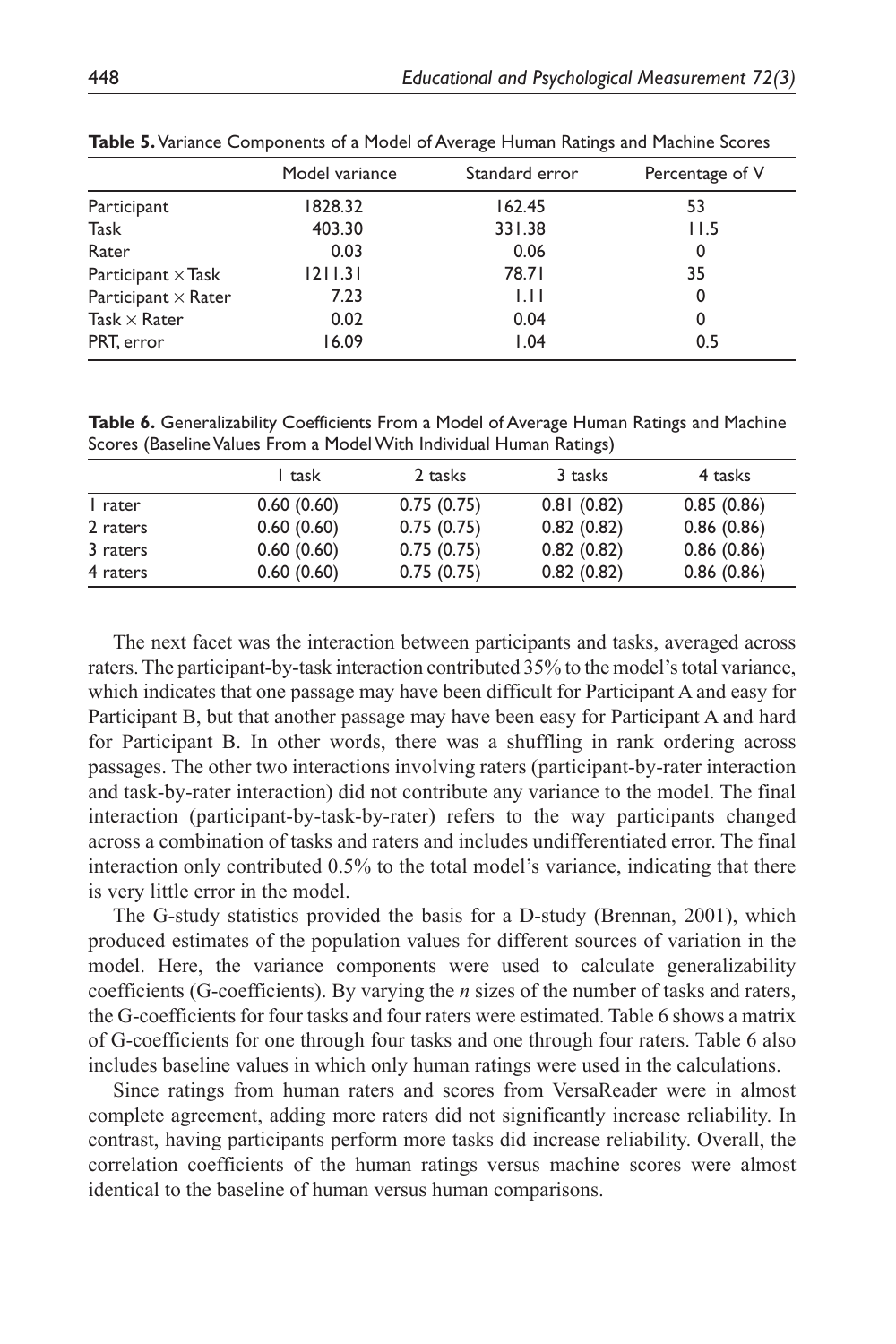| ິ     |                                | ັ<br>ັ             |                |  |  |
|-------|--------------------------------|--------------------|----------------|--|--|
|       | Number of words read correctly |                    |                |  |  |
| Count | Mean                           | Standard deviation | Standard error |  |  |
|       |                                |                    |                |  |  |
| 190   | 116                            | 42                 | 3.0            |  |  |
| 190   | <b>116</b>                     | 44                 | 3.2            |  |  |
|       |                                |                    |                |  |  |
| 189   | 122                            | 44                 | 3.2            |  |  |
| 189   | 2                              | 45                 | 3.3            |  |  |
|       |                                |                    |                |  |  |
| 193   | 132                            | 41                 | 2.9            |  |  |
| 193   | 130                            | 43                 | 3. I           |  |  |
|       |                                |                    |                |  |  |

**Table 7.** Human Ratings Versus Machine Scores for Passage Readings

Note: SP = Native Spanish speakers; AA = Native English-speaking African Americans; OE = Other English speakers.

*Machine Bias.* The final question to be answered by the validation experiment was whether or not a bias with regard to participants' linguistic/ethnic groups was apparent in the machine scores. The means and standard deviations of machine scores and average human ratings for passage readings from the three participant groups are presented in Table 7. Responses in which the participant read the wrong passage (7 responses) and in which there was no audio (19 responses) were removed from the analysis.

A two-way ANOVA was used to analyze the data. For the two-way ANOVAs, there was one between factor, Participant Group (SP, AA, and OE), and one within factor, Rater Type (human, machine). Alpha for all statistical tests was .05.

For passages, the ANOVAs revealed a statistically significant main effect of participant group,  $F(2, 569) = 7.1$ ,  $MS_{\text{Participant}} = 28,695$ ,  $p < .01$ . This is consistent with previous findings with human ratings in which the participant groups were different with regard to oral reading ability.

There was no main effect of rater type,  $F(1, 569) = 1.8$ ,  $MS<sub>Rater</sub> = 68.6$ ,  $p = .18$ . In other words, the machine-generated scores were not consistently higher or lower than scores from the human raters.

Moreover, there was no statistically significant interaction for either of the measures,  $F(2, 569) = 2.5$ ,  $MS<sub>Particinant Rater</sub> = 95$ ,  $p = .08$ . The absence of an interaction indicates that no scoring bias was detected in the machine scores with regard to participants' linguistic/ethnic groups. Although the interaction was not statistically significant, there was a trend in the direction of scoring other English speakers slightly more severely than the human raters, while matching the human raters' scores for native Spanish speakers. However, even if the result were statistically significant, the magnitude of the effect size was close to zero ( $\omega^2$  = .0006).

The patterns for word lists were similar. ANOVAs for the word list data revealed a statistically significant main effect of participant group,  $F(2, 348) = 7.5$ ,  $MS<sub>Particinant</sub>$ 1,187,  $p < 0.01$ . There was no main effect of rater type,  $F(1, 348) = 0.42$ ,  $MS_{\text{Rater}} = 0.56$ ,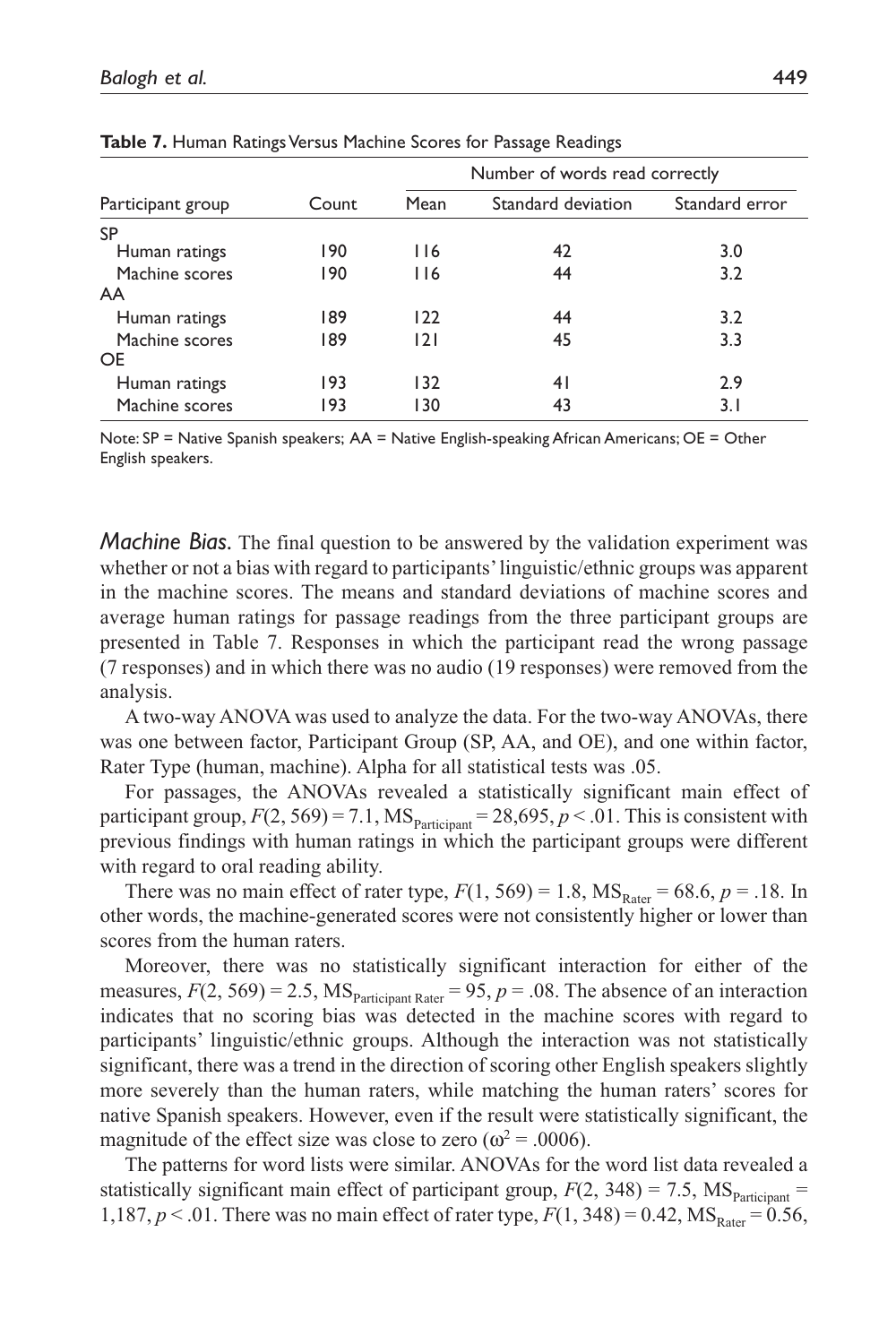$p = .52$ . There was also no statistically significant interaction,  $F(2, 348) = 0.1$ ,  $MS<sub>Participant Rater</sub> = 0.1, p = .90.$ 

## *Discussion*

The correlations of machine scores and average human ratings were almost identical to the correlations between one human's ratings and the remaining human ratings for a given response. In addition, raters contributed 0% of the variance for a model of human ratings and machine scores, indicating that the scores between humans and VersaReader were almost identical. Generalizability coefficients corroborated this finding. For a model with machine scores compared to a model with human ratings reliability coefficients were almost exactly the same and showed that the addition of more raters did not improve reliability. These findings lend support for the machine's ability to score oral reading responses as accurately as an expert human rater.

Statistical analyses showed that the participant groups performed differently on the task. This result was observed previously from the human ratings; namely, the African American group's scores were higher than the native Spanish speaking group's scores, and the other English speaking group's scores were higher than the African American group's scores.

Consistent with the correlation results is the fact that the ANOVA showed that machine scores were not statistically different from the human ratings. The ANOVA also detected no statistically significant bias with regard to participants' linguistic/ ethnic group. Although the result of the interaction was not statistically significant, there was a trend in the data for passages. The average machine scores and the human ratings for the native Spanish speaking group were identical, but the average scores for other English speakers were two points lower. The trend is in the direction of scoring Other English speakers slightly more severely than the human raters, while matching the human raters' scores for native Spanish speakers. This direction of severity may be more desirable than artificially penalizing Spanish speakers who are thought to be most often subjected to negative bias. However, the two point difference was unsubstantial when considering that the magnitude of the effect size approached zero.

## **Conclusion**

The four questions addressed in the validation experiment were (a) how reliable were the ratings from human raters, (b) did the human raters introduce bias with regard to participants' linguistic/ethnic groups, (c) how comparable were the machine scores to human ratings, and (d) did the machine scoring introduced bias?

With regard to reliability, the human ratings were extremely consistent when considering both intrarater reliability and intragroup reliability coefficients. Averages for both reliability computations were between 0.99 and 1.00.

Analyses of the human ratings showed no difference in the human ratings across the rater groups and showed no scoring bias.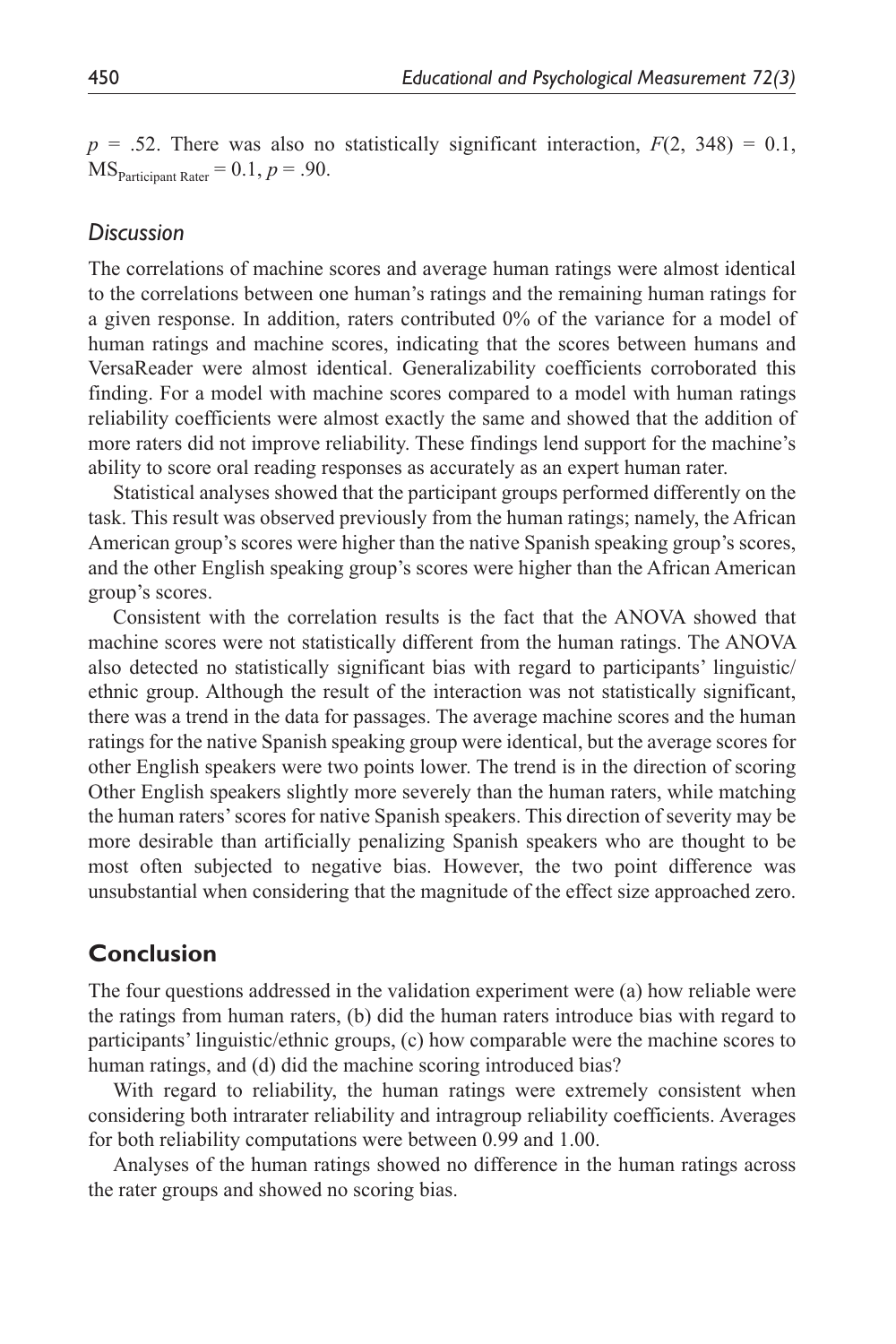When considering comparisons between the machine scores and human ratings, the findings indicated that the machine scores were almost indistinguishable from human ratings both for same item correlations and G-coefficients.

Finally, statistical analyses of the machine scores and the human ratings showed no statistical difference between the machine scores and the human ratings and no statistically significant bias in the machine scores.

The results suggest that measuring a participant's reading ability using VersaReader is almost identical to using human ratings. The use of nonnative acoustic models and the detection of reading errors and disfluencies from language models trained on FAN data contribute to the close alignment between VersaReader scores and human ratings.

The findings of the validation experiment have important implications for largescale assessments. With VersaReader technology, hundreds of thousands of oral reading responses can be scored accurately and efficiently. Automated scoring avoids concerns of inconsistent human rating and biased scoring. The technology eliminates the need for continuous training or calibration of human raters and infrastructure to ensure sufficient intra- and interrater reliability of ratings over time and location. In addition to the advantages of consistent scoring and reduced costs, VersaReader technology has the added benefit of extracting detailed information about the participant's prosodic patterns during oral reading such as the number and length of pauses between words. This type of prosodic information is easy to measure when using speech processing technology but is nearly impossible for human raters to capture in traditional reading assessments. With these benefits, measurement tools like VersaReader might overcome some logistical challenges and enable the inclusion of fluency measures in large-scale assessments.

Even though there is great promise surrounding the use of speech processing technologies for assessing reading ability, the largest obstacle remaining is skepticism that a machine can do as good a job, if not better, than a human rater. The hope is that with more empirical evidence supporting the validity of machine-generated scores, resistance to automation will ease and the benefits to students, teachers, and administrators of using technology for scoring cognitive measures will be embraced not just by the research community but by society at large.

#### **Declaration of Conflicting Interests**

All the authors at one point were, or currently are, employees of the company that developed the VersaReader technology described in this article.

#### **Funding**

The author(s) disclosed receipt of the following financial support for the research, authorship, and/or publication of this article: This research was supported in part by U.S. Department of Education Contract ED-01-CO-0018 to Westat, under a subcontract to Ordinate Corporation.